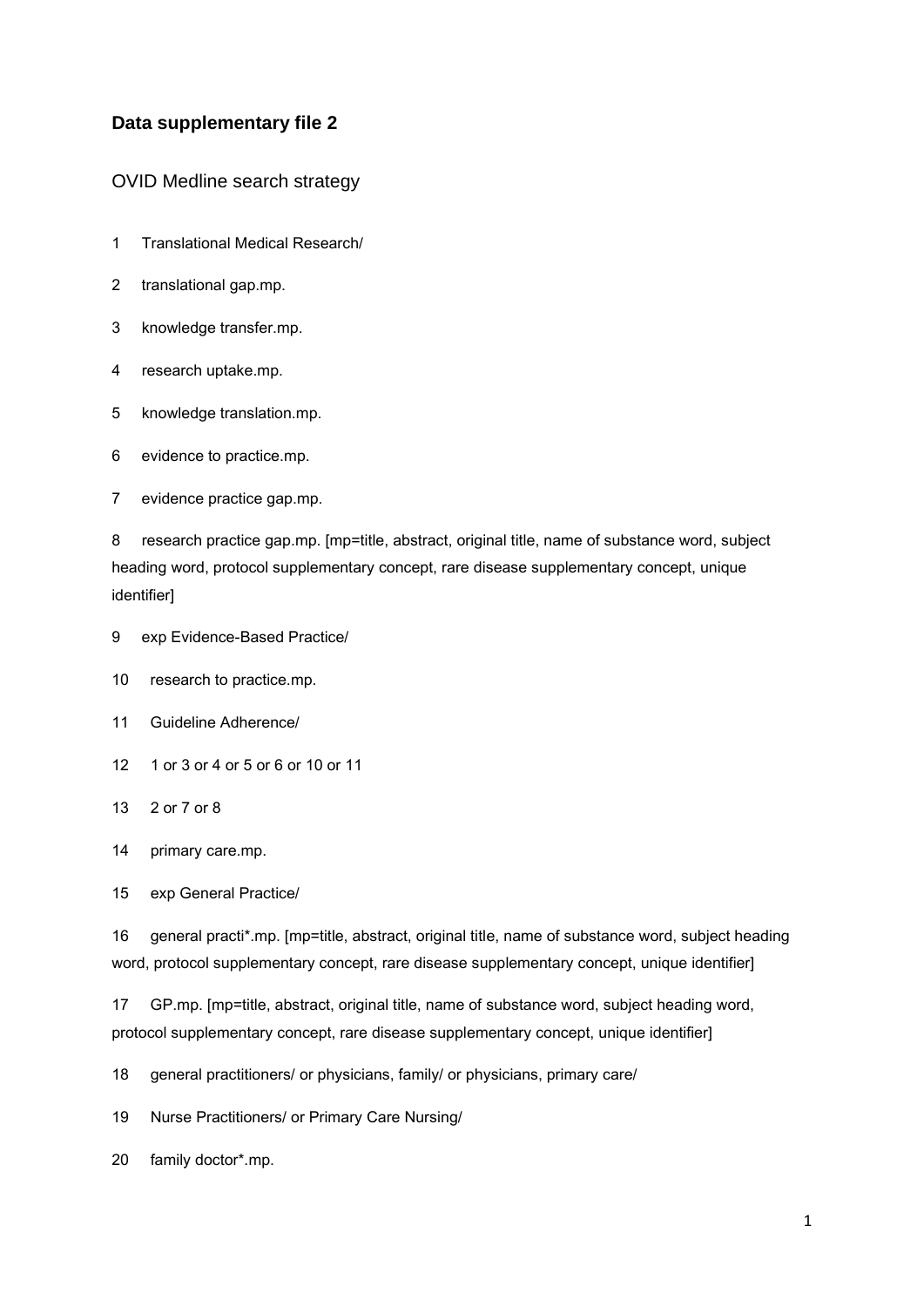21 family practice.mp. [mp=title, abstract, original title, name of substance word, subject heading word, protocol supplementary concept, rare disease supplementary concept, unique identifier]

22 primary medical care.mp. [mp=title, abstract, original title, name of substance word, subject heading word, protocol supplementary concept, rare disease supplementary concept, unique identifier]

23 family medicine.mp. [mp=title, abstract, original title, name of substance word, subject heading word, protocol supplementary concept, rare disease supplementary concept, unique identifier]

24 family physician\*.mp. [mp=title, abstract, original title, name of substance word, subject heading word, protocol supplementary concept, rare disease supplementary concept, unique identifier]

25 primary health care/ or "continuity of patient care"/

26 14 or 15 or 16 or 17 or 18 or 19 or 20 or 21 or 22 or 23 or 24 or 25

- 27 12 and 26
- 28 systematic review.mp.
- 29 meta-synthesis.mp.
- 30 meta-ethnography.mp.
- 31 narrative review.mp.
- 32 "Review"/
- 33 Meta-Analysis/
- 34 "Review Literature as Topic"/
- 35 Qualitative Research/
- 36 28 or 29 or 30 or 31 or 32 or 33 or 34
- 37 meta.mp.
- 38 35 and 37
- 39 36 or 38
- 40 implement\*.mp.
- 41 integrat\*.mp.
- 42 adopt\*.mp.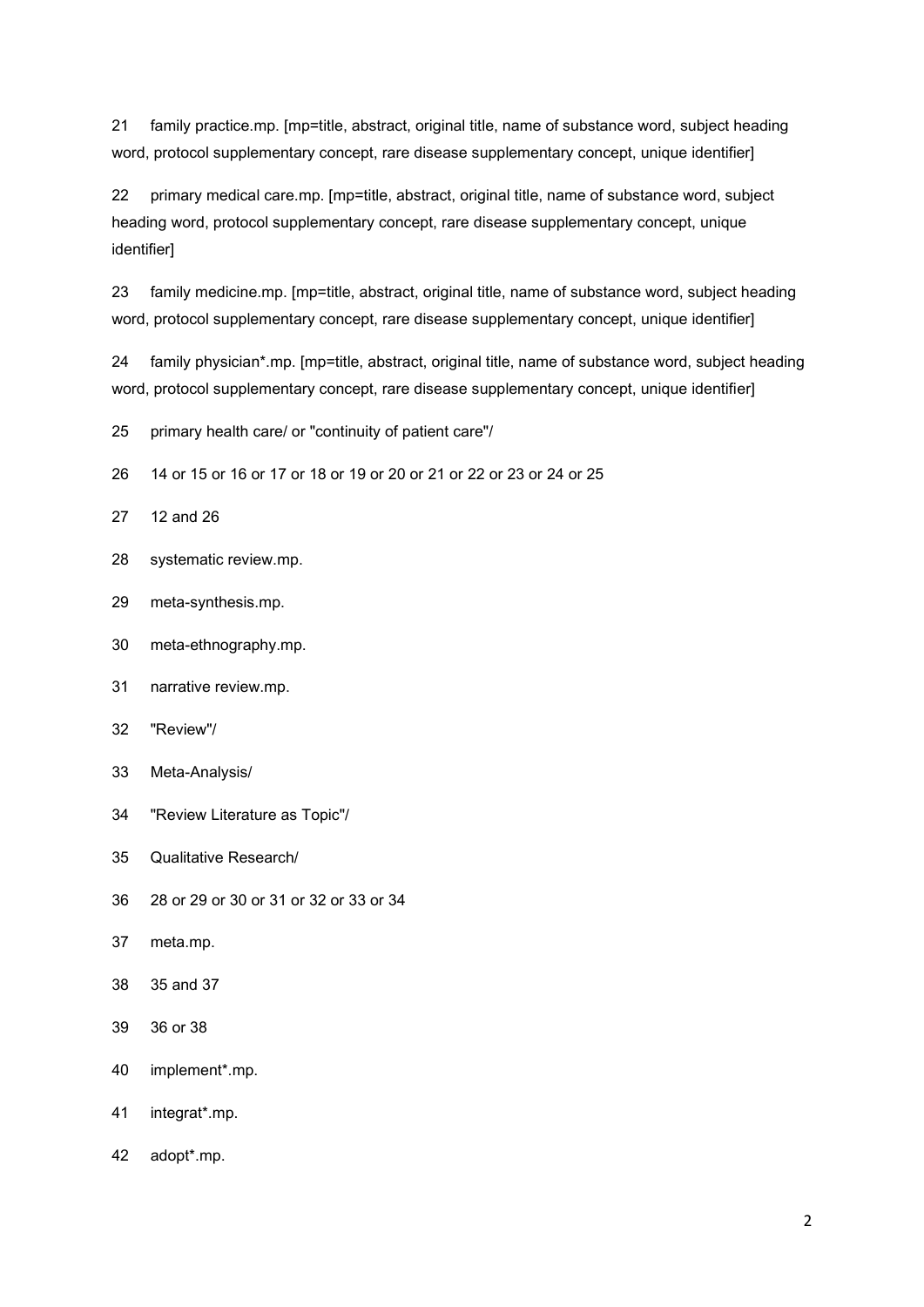43 normali\*.mp.

44 facilitat\*.mp.

45 routini\*.mp. [mp=title, abstract, original title, name of substance word, subject heading word, protocol supplementary concept, rare disease supplementary concept, unique identifier]

46 diffusion.mp. [mp=title, abstract, original title, name of substance word, subject heading word, protocol supplementary concept, rare disease supplementary concept, unique identifier]

47 dissemination.mp. [mp=title, abstract, original title, name of substance word, subject heading word, protocol supplementary concept, rare disease supplementary concept, unique identifier]

48 gap.mp.

49 barrier\*.mp.

50 obstacle\*.mp. [mp=title, abstract, original title, name of substance word, subject heading word, protocol supplementary concept, rare disease supplementary concept, unique identifier]

51 cause\*.mp. [mp=title, abstract, original title, name of substance word, subject heading word, protocol supplementary concept, rare disease supplementary concept, unique identifier]

52 promotor\*.mp. [mp=title, abstract, original title, name of substance word, subject heading word, protocol supplementary concept, rare disease supplementary concept, unique identifier]

53 48 or 49 or 50 or 51 or 52

54 40 or 41 or 42 or 43 or 44 or 45 or 46 or 47

55 27 and 39

56 53 or 54

57 9 and 26 and 39 and 56

58 29 or 30

59 26 and 58

60 13 and 39

61 intervention\*.mp. [mp=title, abstract, original title, name of substance word, subject heading word, protocol supplementary concept, rare disease supplementary concept, unique identifier]

62 Medical Records Systems, Computerized/ or Electronic Health Records/

63 Telemedicine/